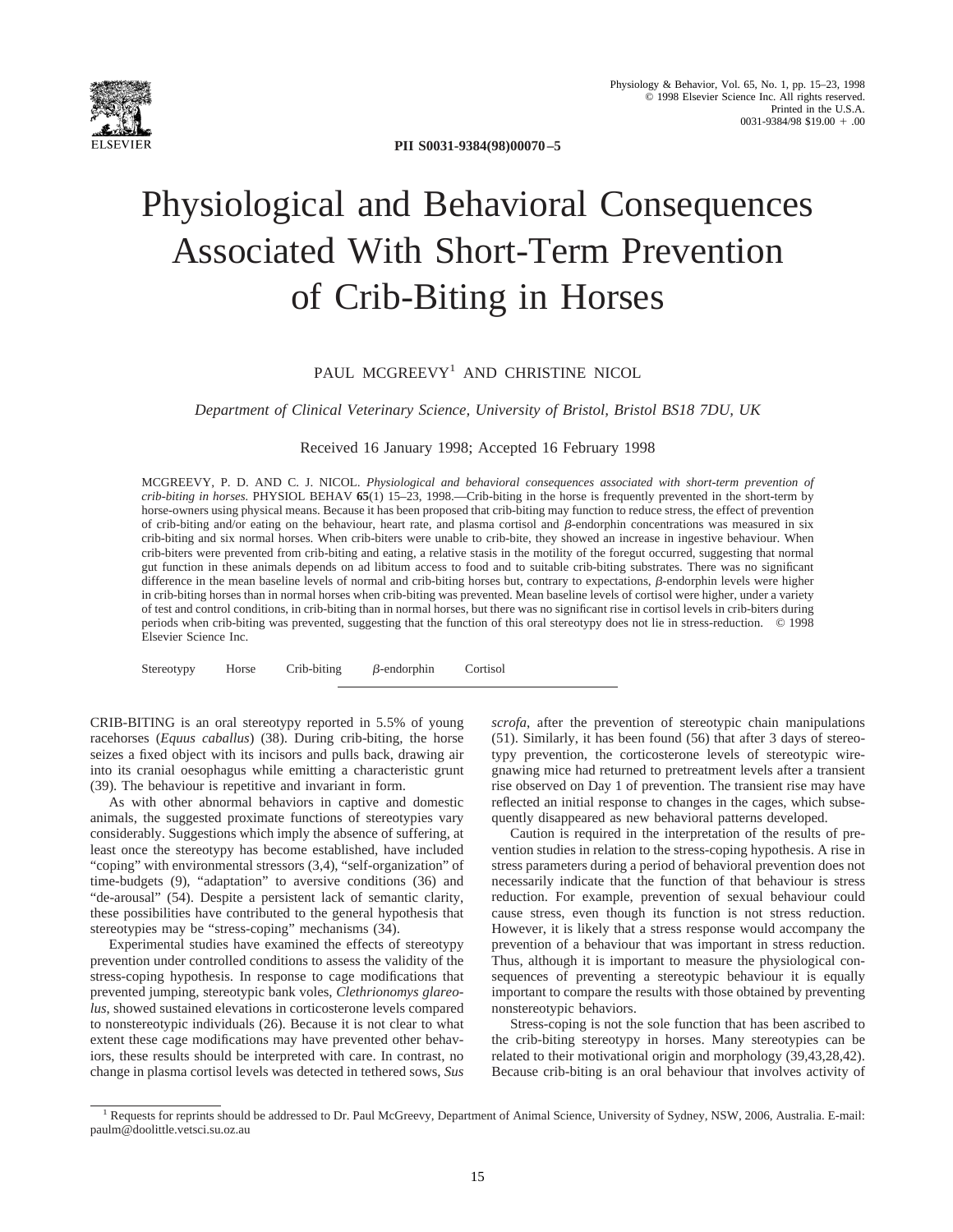the teeth and lips as well as distension of the oesophagus, it may have an additional or alternative regulatory function in meeting unsatisfied foraging needs (52,39,31). It has also been suggested that the behaviour may result from gastrointestinal problems (19) .

Despite the fact that the functional significance of crib-biting has yet to be established, prevention of the behaviour is regularly attempted by horse-owners. Short-term prevention of crib-biting can be achieved by the application of a cribbing-collar that restricts the horse's ability to arch its neck (17,13), housing animals in projectionless boxes, or electrifying any ledges in a loose-box (1). Longer-term prevention is not always successful but generally involves the excision of the nerves and/or muscles of the ventral neck (14) or the fistulation of the buccal cavity (24).

The overall aim of the current study was to determine whether the prevention of crib-biting resulted in physiological or behavioral changes that favoured either the stress-coping or digestive regulation hypothesis. To achieve this aim the study employed standard techniques to assess heart rate, behaviour, cortisol, and  $\beta$ -endorphin. A technique that has been established to assess gut transit time in humans (50), dogs, cats (K. Papassouliotis, Aspects of small intestinal function in cats and dogs, University of Bristol, 1994, Unpublished thesis). and calves (30) was adapted for equine use in this study.

Cortisol was measured as it is widely accepted as a stress parameter (P. M. Taylor, Some aspects of the stress response to anaesthesia and surgery in the horse, University of Cambridge, 1987, Unpublished thesis), and it rises reliably in horses in response to arousing and aversive stimuli (35,18).

The relevance of peripheral plasma levels of  $\beta$ -endorphin to central neural activity remains controversial (32). The possible involvement of  $\beta$ -endorphin in reinforcement (6,47) and the facilitation of equine stereotypy (7), the association of increased levels of  $\beta$ -endorphin with ingestion of palatable food (11), and the suggestion that palatable rations cause elevation of the pain threshold and increases in morphine potency (45,23) prompted its inclusion in our study. The suggestion that  $\beta$ -endorphin is a useful indicator of stress in the horse (15 and P. M. Taylor, Some aspects of the stress response to anaesthesia and surgery in the horse, University of Cambridge, 1987, Unpublished thesis) led us to hypothesise that levels of  $\beta$ -endorphin would rise when crib-biting is prevented.

The specific aims of the current study were to:

1) determine baseline plasma levels of cortisol and  $\beta$ -endorphin in normal and stereotypic horses. This was important because physiological parameters may vary in horses that behave differently; e.g., crib-biters have been reported to have lower than normal  $\beta$ -endorphin levels (11).

2) examine the physiological and behavioral responses that occur when horses are subjected to short-term prevention of cribbiting. We predicted that if crib-biting has a current stress-coping function, its prevention would result in an increase in cortisol levels, an increase in  $\beta$ -endorphin levels, and an increase in heart rate. If it has a digestive function, its prevention would accompany a reduction in gut motility. The experiment was also designed to investigate the possibility that eating hay and crib-biting are partial substitutes for one another. Therefore, it was important to determine the full effects of prevention by simultaneously removing the opportunity to perform both behaviors.

3) examine the physiological and behavioral responses that occur when horses are subjected to short-term prevention of a nonstereotypic behaviour (eating hay). This aimed to control for the general effects of removing an oral behaviour. However, it was accepted that with its nutritive function, eating hay could not be considered an absolute control for crib-biting, which is non-nutritive.

## MATERIALS AND METHODS

## *Animals and Their Accommodation*

Six stereotypic (crib-biting) and six normal Thoroughbred geldings were hired from members of the public (mean age of crib-biters: 8.4 years; mean age of normal horses: 6.8 years). No data were available on the exact time of onset of the crib-biting stereotypy in the thoroughbreds sampled, but all had had the stereotypy for a minimum of 12 months. They were all racehorses that were accustomed to frequent travelling and to housing in a variety of stables and loose-boxes. They were managed on-pasture and were fed hay for 5 days before the start of the experiment.

They were tested in three replicates of two stereotypic and two normal horses. The members of each replicate were mixed together in a paddock for 5 days before the start of the treatments. On treatment days, the four horses in each replicate were housed individually in adjacent loose-boxes (Tubby Boxes, Lillingstone Lovell, Buckingham) within a large naturally lit building. To prevent crib-biters from seizing projections with their teeth, all raised surfaces in the loose-boxes were covered with Perspex sheeting. The modifications allowed neighboring horses to see one another and the observer to monitor the horses' behaviour during the test. Each loose-box had a sliding door which was also covered with Perspex to eliminate any horizontal projections.

Two purpose-built removable "cribbing bars," made from planks of wood (65  $\times$  15  $\times$  4 cm) and housed in cast iron brackets, were bolted 1 m apart to the back wall in each box at a height of 1 m from the floor. The horses were assigned to one of four loose-boxes in a random order. Hay was fed ad libitum from a haynet suspended between the two cribbing bars. No concentrated food was given. Water was available at all times from an automatic waterer which was fixed close to the floor on the front wall to avoid its being used as a crib-biting substrate. The boxes were bedded with shavings and were cleaned every morning while the horses spent an hour (0800 to 0900 hours) in a paddock together. They returned to their stables at 0900 hours.

## *Experimental Procedure*

The experiment was conducted over 10 consecutive days for each replicate. Days 1–2 were "acclimatisation days," whereas Days 3–10 were treatment days. Each treatment was imposed for 2 days, but physiological and behavioral recording was conducted only on Day 2 of each treatment. Each horse received all four treatments in an order determined by random selection.

On each treatment day, between 0900 hours and 1500 hours, horses were prevented from: 1) crib-biting (CBprev) by the removal of the cribbing bars with the haynet *in situ*; or 2) eating hay (Hprev) by the removal of the haynet with the cribbing bars *in situ*; or 3) crib-biting and eating hay (CB/Hprev) by the removal of the haynet and the cribbing bars.

Additionally, each horse acted as its own control by being deprived of none of these resources (N). The cribbing bar and haynet were both present during this treatment.

During the acclimatisation period horses were accustomed to the stable and to the wearing of heart rate monitors (Polar Sport Tester PE3000, Bodycare Products Ltd., Kenilworth, Warwickshire), which were attached to proprietary girth bands between 0800 and 1500 hours each day. On Days 1 and 5,  $2.1 \times 13.3$  mm catheters (Angiocath, Becton Dickinson) were inserted into alternate jugular veins through a 1-mL subcutaneous (s.c.) volume of local anesthetic. Each catheter remained in place for 4 days allowing easy blood withdrawal during the experiment.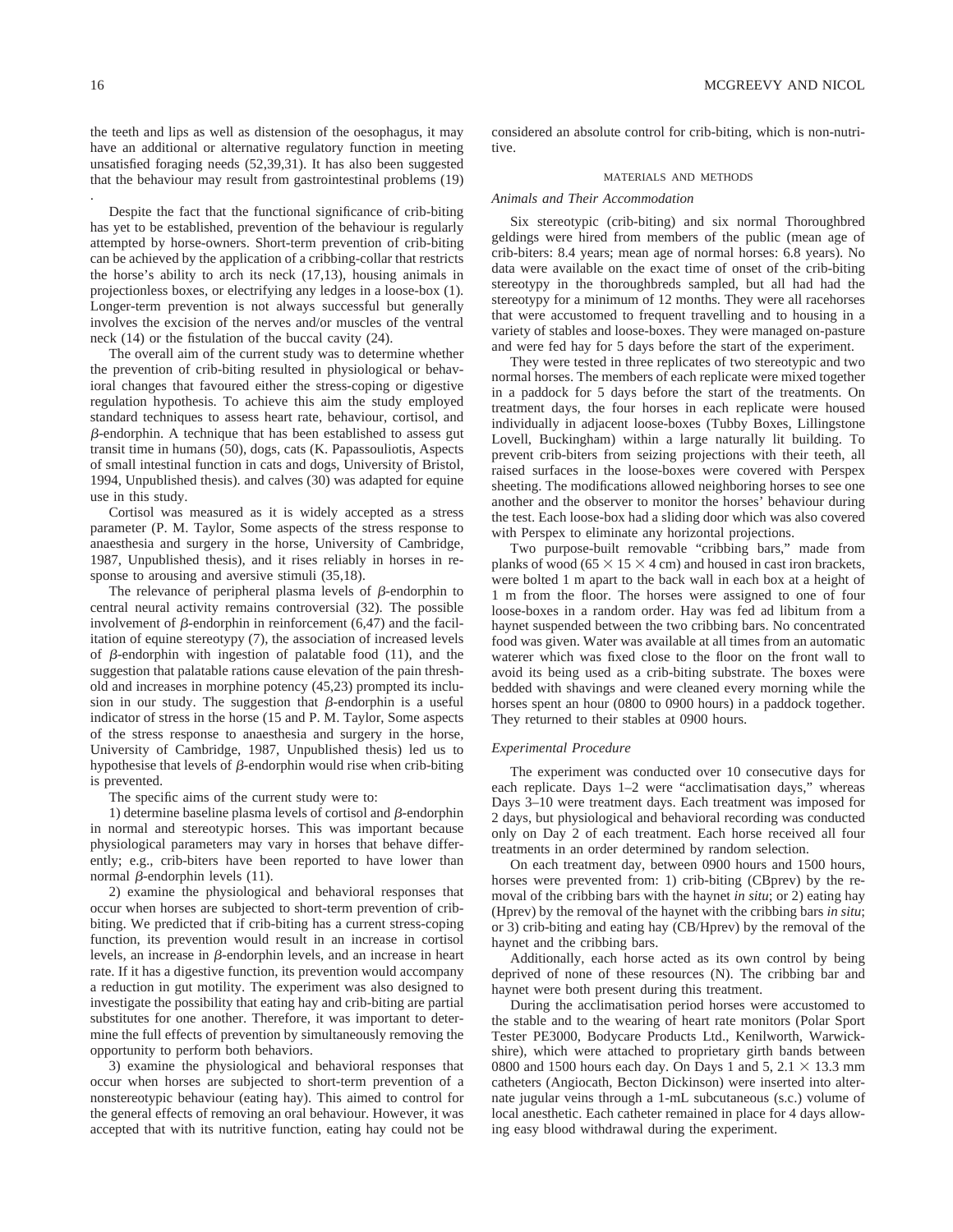At 0900 hours on Day 2 of each treatment, the horses were fitted with heart-rate receivers which recorded the heart rate every 15 s. Blood samples for cortisol,  $\beta$ -endorphin and sulfapyridine assays were taken on Day 2 of each treatment, at 0900 hours (these were labeled "baseline responses") and every hour for the next 6 h ("treatment responses"). Behaviour was also recorded on Day 2 of each treatment for 50 min, between each blood-sampling session. At 1500 hours the girth bands were removed, and the resources were returned to the loose-boxes. Catheters were removed at this stage on Days 4 and 8.

## b*-Endorphin*

Plasma  $\beta$ -endorphin assays were performed by a commercial laboratory using RIA kits (Sigma), (46). The reported range for  $\beta$ -endorphin in Thoroughbreds is 48.62  $\pm$  5.02 pmol/liter (before exercise) to 98.0  $\pm$  30.8 pmol/liter (after exercise) (S. Luna, Equine opioid, endocrine and metabolic responses to anaesthesia, exercise, transport and acupuncture, University of Cambridge, 1993, Unpublished Thesis).  $\beta$ -Endorphin levels in horses fluctuate with a diurnal rhythm that peaks at 0900 hours (15).

#### *Cortisol*

The cortisol assay was performed by a commercial laboratory using RIA kits (Sigma), (21,44). The reported range for cortisol in Thoroughbreds is 201  $\pm$  73 nmol/liter (before exercise) to 301  $\pm$ 125 nmol/liter (after exercise) (2). Cortisol levels follow a circadian rhythm in the horse (8,31) and are generally at their peak during the sampling period (0900–1500 hours) used in this study.

#### *Determination of Oro-Caecal Transit Times*

The horses were given a paste of 26 g of sulfasalazine (Salazopyrin, Kabi Pharmacia Ltd, Milton Keynes, Bucks) milled with 30.5 g of mint sweet (Polo, Nestle Rowntree, York) by mouth. The first blood samples (7 mL into a vacutainer primed with oxalate fluoride) were immediately withdrawn via the i.v. catheters. Sequential samples were taken every hour for 6 h.

Sulfapyridine is produced by the action of large bowel flora on orally administered sulfasalazine. High-performance liquid chromatography (HPLC) was employed to detect sulfapyridine in the plasma samples, using the method described below.

*Reagents.* A solution containing 10 mg/mL of sulfamethazine (supplied by Sigma) as internal standard was prepared in citrate/ phosphate buffer, pH 5.0. Buffer was prepared freshly each day from 24.25 mL of 0.2 M citric acid and 25.75 mL of 0.4 M disodium hydrogen phosphate.

*Chromatographic conditions.* The separation was performed on a C-18 Bondapak column (25 cm, 10-mm particle size, Waters Associates). Compounds were eluted with a solvent of 1% acetic acid and methanol (77:23) at a flow rate of 2.5 mL/min. A Waters pump model 6000 A and a fixed wavelength detector (Applied Chromatography Systems Model 750/10a) were used with a detection wavelength of 254 nm. The assay is linear up to 25 mg/mL with a limit of reliable detection and relative standard deviation of typically 0.2 mg/mL and 2–3%, respectively. The retention times of sulfapyridine and sulfamethazine were 3.1 and 4.8 min, respectively. Quantitation was effected by measuring the peak height ratio of sulfapyridine to internal standard and reference to a calibration curve.

*Extraction procedures.* The internal standard (1 mL) was added to 1 mL of plasma and 3 mL of diethyl ether/dichloromethane (6:4) in a 10-mL glass tube. The tubes were mechanically shaken for 15 min and then centrifuged for 10 min at 2,000 rpm (rotor radius 7.5 cm). The organic layer was separated and evaporated to dryness under nitrogen.

In all of the assays, the threshold of first appearance was set at the point where the ratio of sulfapyridine to the internal standard

#### *Behaviour*

(sulfamethazine) reached 0.5.

Scan sampling of each horse's behaviour was performed every minute for the 50 min between each episode of blood-sampling. This gave a total of 300 samples for each horse undergoing each treatment. The following behaviors were recorded:

Crib-biting

Eating (chewing hay or pulling hay from the hay-net)

Drinking (head in watering device or standing beside device with water dribbling from mouth)

Rubbing (rhythmic scratching of body against structure of loose-box)

Resting (lying or relaxed standing posture with ears to the side) Looking out (alert posture with ears forward facing in any

direction other than toward the back wall). Pacing (any locomotion)

Defaecating

Urinating

#### *Analysis*

Repeated measures ANOVA was used to assess the effects of repeated hourly sampling and repeated daily sampling and to determine whether there were differences in responses (heart rate, behaviour, cortisol, and  $\beta$ -endorphin) of normal and stereotypic horses.

Paired *t*-tests (two-tailed) were used to compare baseline responses to the means of each of the three separate treatment responses, separately for the stereotypic horses and for the normal horses. Paired *t*-tests (two-tailed) were also used to compare control treatment (N) responses with each of the three separate treatment responses (CBprev**,** Hprev, CB/Hprev) in the normal and stereotypic horses. Mann–Whitney tests were used to compare the latency of appearance of sulfapyridine in plasma between normal and stereotypic horses separately for each treatment, as these data did not meet the requirements for parametric analysis.

Using separate data from the two treatments that allowed crib-biting, Spearman Rank correlation coefficients were calculated for stereotypic horses to determine whether there was any temporal association between frequency of crib-biting and plasma levels of  $\beta$ -endorphin or between frequency of crib-biting and plasma levels of cortisol. Representative data for treatments N and Hprev are shown in Fig. 5.

## RESULTS

## b*-Endorphin*

A blocked catheter caused a loss of data for one stereotypic horse during treatment CBprev. Ten (2.9%) samples were contaminated during assaying and were discarded from the data-set.

For all horses, there was a marked fall in  $\beta$ -endorphin levels over the six samples taken hourly each day  $[F(5,15) = 12.89; p <$ 0.0001], but there was no significant effect of daily test order,  $F(3,37) = 1.45$ ; NS. Normal horses showed a diurnal peak in plasma  $\beta$ -endorphin at 0900 hours in line with previous findings (15). Predictably lower  $\beta$ -endorphin levels were then seen in all subsequent hourly means for these horses (Fig. 1a).  $\beta$ -Endorphin levels were also high at 0900 hours for crib-biters but the same pattern of decline was not observed, particularly in treatments CB/Hprev and Hprev, where mean response levels were very similar to baseline levels (Fig. 1b).

The mean baseline level of plasma  $\beta$ -endorphin was not sig-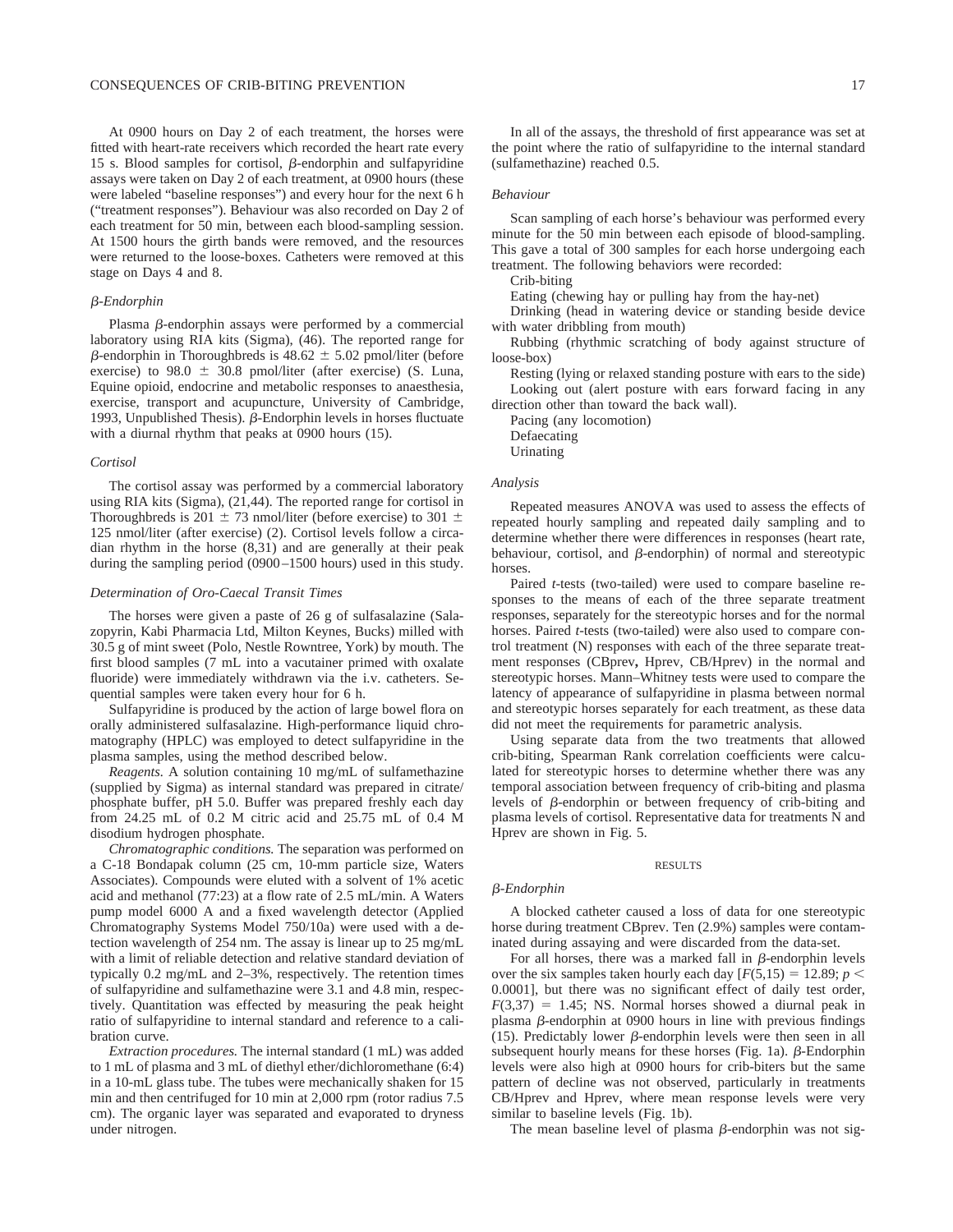

FIG. 1 (a, b) Mean concentrations (SE) of plasma  $\beta$ -endorphin in normal  $(n = 6)$  and crib-biting horses  $(n = 6)$ . Note that baseline is pretreatment reading (0900 hours) on day of that treatment.

nificantly higher in the stereotypic (325  $\pm$  33.7 pg/mL) than in the normal horses (326  $\pm$  5.86 pg/mL). However, the mean response level of plasma  $\beta$ -endorphin in all treatments was significantly higher in the stereotypic (281  $\pm$  21.4 pg/mL) than in the normal horses (212  $\pm$  3.29 pg/mL),  $F(1,6) = 10.22$ ;  $p = 0.02$  (Fig. 1, a and b).

There were no significant differences between the  $\beta$ -endorphin responses of stereotypic and normal horses during the control treatment and any of the three prevention treatments. However, during treatment CBprev there was a significant interaction between the two groups of subjects and the repeated measures of hourly  $\beta$ -endorphin sampling  $[F(5) = 2.51; p = 0.048]$ .  $\beta$ -Endorphin levels in stereotypic horses showed a gradual decline over the first 5 h of sampling followed by a rise at Hour 6, whereas normal horses showed a rapid decline from baseline to Hour 1 (Fig. 2).

The comparison of individual baseline responses with individual treatment responses showed a significant fall in plasma  $\beta$ -endorphin for treatment CB/Hprev in normal horses,  $t(5) = 2.64$ ;  $p <$ 0.05 (Fig. 1a). There were no significant differences between baseline and treatment values for treatments N, CBprev and Hprev for normal horses or between baseline and treatment values for any treatment for stereotypic horses.

When the responses of individual horses during treatments CBprev, CB/Hprev and Hprev were separately compared with their responses during treatment N by paired *t*-tests, there were no significant differences.

## *Cortisol Levels*

For all horses, there was no significant change in cortisol levels over the six samples taken hourly each day, but there was a marked fall with advancing daily test order  $(3,43) = 1.45$ ;  $p < 0.05$ ].

The mean baseline level of plasma cortisol was significantly higher in the stereotypic animals ( $142.42 \pm 13.78$  nmol/liter) than in the normal horses (96.30  $\pm$  15.58 nmol/liter) [ $F(1,6) = 21.1$ ;  $p < 0.005$ ]. Similarly, the mean treatment response level of plasma cortisol was significantly higher in the stereotypic animals (190.89  $\pm$  22.78 nmol/liter) than in the normal horses (112.31  $\pm$ 6.56 nmol/liter)  $[F(1,6) = 11; p < 0.05]$  (Fig. 3, a and b).

The comparison of individual baseline responses with individual treatment responses showed a significant rise in plasma cortisol for treatment CB/Hprev in normal horses  $[t(5) = -5.31, p < 0.01]$ and for treatment CB/Hprev in stereotypic horses  $[t(5) = -2.66;$  $p < 0.05$ ]. There were no significant differences between baseline and treatment values for treatments N, CBprev and Hprev.

The cortisol concentrations of stereotypic horses were significantly higher  $(p < 0.05)$  than those of normal horses during CB/Hprev, N and Hprev  $[F(1,9) = 6.49, p = 0.03; F(1,9) = 5.50;$  $p = 0.04$ ; and  $F(1,9) = 8.47$ ;  $p = 0.02$ , respectively] but not CBprev.

When the responses of horses during treatments CBprev**,** CB/ Hprev and Hprev were compared separately with their responses during treatment N by paired *t*-tests, no significant differences were identified. However, in stereotypic horses, there was a trend toward higher levels of cortisol during CB/Hprev than during N  $[t(5) = 2.34, p = 0.066].$ 

#### *Heart Rate*

Mean heart rates for all treatments for crib-biters and normal horses were 33.19  $\pm$  0.90 and 35.31  $\pm$  0.90, respectively, which did not differ significantly.

For all horses, two-factor repeated measure ANOVA showed significant falls in heart rates over the 6 h of each daily test [*F*(1,5)  $= 4.43$ ;  $p < 0.001$ ] but no significant change over repeated days. There were no significant effects of treatment on heart rate.

## *Oro-Caecal Transit Time*

Times to the first appearance of salazopyrine ranged from 120 to 300 min. During treatments N, CBprev and Hprev, oro-caecal transit times for normal horses were 170 min  $\pm$  24.08, 150 min  $\pm$ 20.49 and 190 min  $\pm$  28.64, respectively. These were not significantly different from those of stereotypic horses which were 190 min  $\pm$  36.06, 180 min  $\pm$  37.95, and 190 min  $\pm$  28.64, respectively.

During treatment CB/Hprev**,** significantly longer mean orocaecal transit times were found in stereotypic horses (220 min  $\pm$ 20, Mann–Whitney  $p = 0.03$ ) than in normal horses (150 min  $\pm$ 13.42).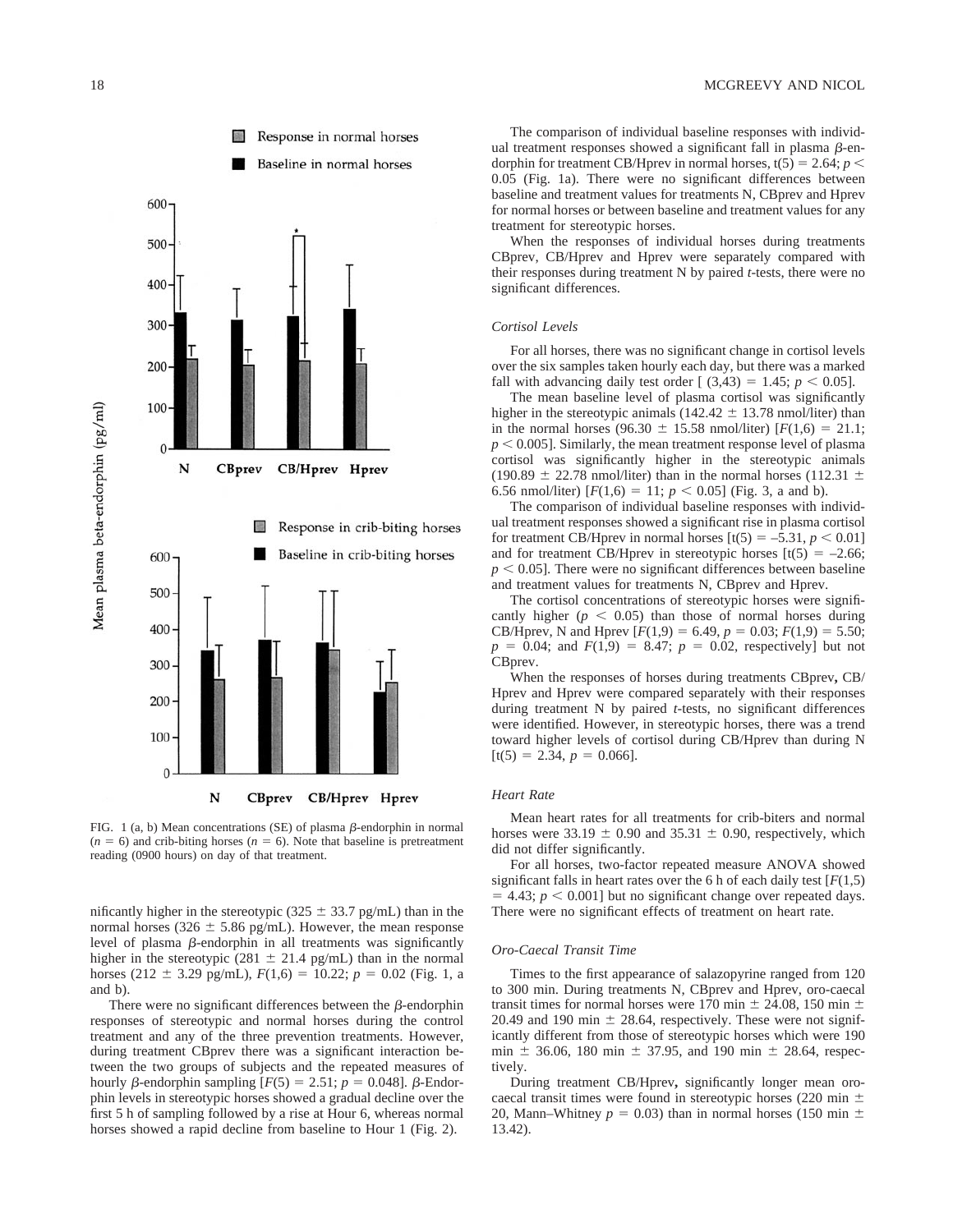

FIG. 2. Levels of  $\beta$ -endorphin during treatment CBprev.

## *Behaviour*

During the control period N, crib-biters spent  $20.2\% \pm 4.1\%$  of their time crib-biting,  $39.8\% \pm 1.2\%$  eating and  $29.8\% \pm 1.1\%$ resting, whereas normal horses spent  $42.3\% \pm 3.6\%$  of their time eating and 41.5%  $\pm$  7.3% resting. Drinking, urinating, pacing, rubbing and looking out each took up less than 5% of the time budgets of both groups.

A three-factor repeated measures ANOVA showed a significant difference between the duration of eating behaviour of stereotypic and normal horses only in treatment CBprev during which cribbiters spent 42.08  $\pm$  2.01% and normal horses 30.09  $\pm$  8.38% of their time eating  $[F(1,10) = 11, p < 0.01$  (Fig. 4)]. There were no significant effects of group or treatment on other behaviors.

No new stereotypies or conflict behaviors, such as displacement activities (pawing, head-tossing, kicking) were observed in the "prev" conditions.

## *Relationship between Stereotypy and Endocrinological Activity*

There were no significant temporal correlations between cribbiting and plasma  $\beta$ -endorphin levels or between crib-biting and plasma cortisol levels during any treatment.

#### DISCUSSION

## b*-Endorphin*

## *Baseline Differences*

There were no significant differences between the baseline levels of  $\beta$ -endorphins in crib-biters and normal horses. In contrast, it was reported  $(11)$  that levels of  $\beta$ -endorphin in crib-biters were less than half of those of normal horses; it was suggested that either plasma levels are too peripheral to be a useful reflection of critical central levels of endorphin or that stereotyping is a response of individuals that are hypersensitive to the central release of  $\beta$ -endorphin. The same study (11) provided few details of the housing and management of their subjects although it seems that their horses were fed grain rations which were withheld on the morning of each study. The horses in our study were fed no

concentrate ration. The difference in baseline values between our horses and those used in the previous study (11) may, therefore, reflect differences in the response of crib-biters to a concentrate feeding regime. The baseline levels in our study may also reflect a response to stimuli encountered in the paddock before catching or the effect of being caught. Social, agonistic, and kinetic behaviors are more easily expressed in the paddock than in the stable (28). Eating and crib-biting also occurred in the paddock where grass was available and consumed in preference to hay. Palatable foods are associated with increases in the rate of crib-biting in horses (29,11). In the current study, if the palatability of grass alone was sufficient to cause a bout of crib-biting, then one would expect to observe more stereotypy in crib-biters when they are at-pasture than when they are stabled and fed hay. This is not the case and, therefore, there must be other factors involved in the initiation of a bout of crib-biting.

## b*-Endorphin Responses to Treatment*

The mean treatment response of crib-biting horses was significantly higher than that of normal horses, due partly to a significant fall in  $\beta$ -endorphin during one treatment. The greatest variations in  $\beta$ -endorphin levels were seen in the responses of crib-biters. However, there is negative correlation between the inhibiting effect of naloxone and the time since development of stereotypy in pigs and bank voles. Therefore, the role of endorphins in the stereotypies of these species is thought to decrease with the age of the stereotypy (5,25). This phenomenon may have increased variability in our data because we used horses of various ages. It may be that the stereotypic horses in this study had gone beyond the stage of stereotypy development that involves  $\beta$ -endorphin.

Interestingly,  $\beta$ -endorphin levels fell during most treatments relative to baseline levels, whereas cortisol levels rose. This finding lends weight to the suggestion that cortisol and endorphins are not released together (22). Furthermore, these findings support the suggestion (53) that elevated cortisol levels in humans with obsessive-compulsive disorders may exert a negative feedback effect on  $\beta$ -endorphin release. The fall in  $\beta$ -endorphin levels during most treatments relative to baseline levels taken at 0900 hours may be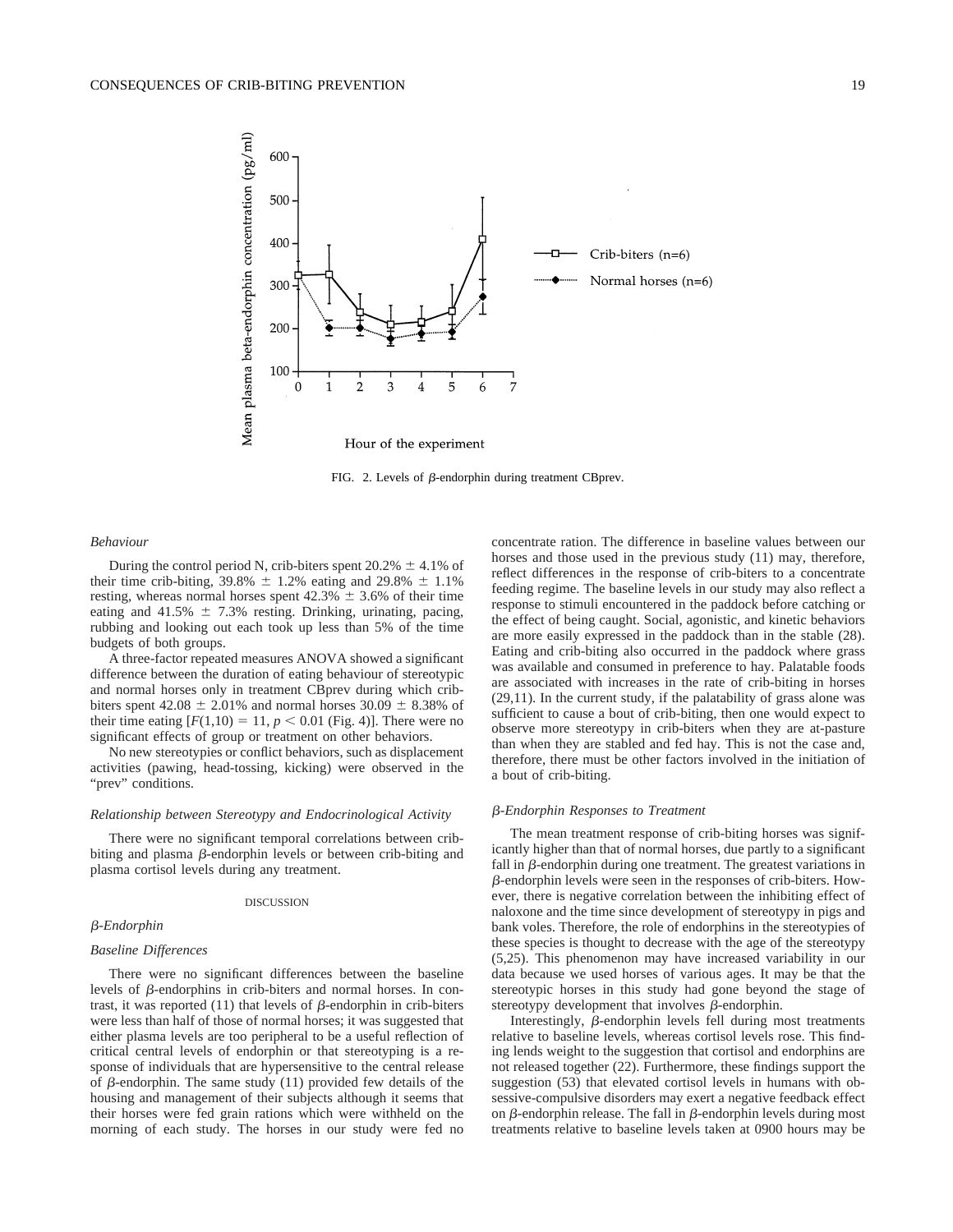

FIG. 3 (a, b) Mean concentrations  $(\pm \text{ SE})$  of plasma cortisol in normal  $(n = 6)$  and crib-biting horses  $(n = 6)$ . Note that baseline is pretreatment reading (0900) on day of that treatment.

due to a diurnal effect because the daily peak is expected at this time (15). The absence of a predicted fall in the  $\beta$ -endorphin levels of crib-biters during treatments CB/Hprev and Hprev may indicate that these horses have difficulty in adapting to the removal of food.

Alternatively, the crib-biters may have found the 0900 hours move from the paddock to the stable more stressful than the normal horses, which exhibited a rapid decline in  $\beta$ -endorphin between baseline and Hour 1 (Fig. 2).

Because equine -endorphin levels have been shown to rise in response to a number of stressors (37), rises during all salient prevention treatments might be expected. Unexpectedly, however, normal horses showed no rise in  $\beta$ -endorphin in response to the removal of hay, and crib-biters showed no rise in response to any treatment. The stressors examined in previous equine studies where  $\beta$ -endorphin was measured (36 and P. M. Taylor, Some aspects of the stress response to anaesthesia and surgery in the horse, University of Cambridge, 1987, Unpublished thesis).) may



FIG. 4. Percentage of time budget spent in each behaviour during treatment CBprev.

have been more severe and unfamiliar than those in the current study. Limited-forage feeding regimes and attempts to prevent crib-biting using cribbing collars are common. Our subjects may thus have had experience of restrictions related to those imposed in the experiment and may have adapted in some way. This would explain the lack of a significant rise in  $\beta$ -endorphin levels in animals exposed to an apparent stressor, much as chronically lame horses are reported to have  $\beta$ -endorphin levels within the normal range (37).

There was no significant difference in  $\beta$ -endorphin between treatments N and Hprev for either crib-biters or normal horses. Whereas a link has been identified between highly palatable food and endorphin release (7,44,47,23), our result supports the suggestion that the palatability of hay is not sufficient to stimulate endorphin release (7). The relationship between foods of varying palatability, circulating  $\beta$ -endorphin levels, and crib-biting seems to be less simple than has been suggested (11). The role of the novelty and physical nature of foodstuffs, precedent periods of starvation, and other peri-prandial stressors has to be addressed in future models of this behaviour.

It is suggested that the difference between the  $\beta$ -endorphin levels found in the crib-biters in previous studies  $(11, n = 5)$  and the current study  $(n = 6)$  are the product of biologic variability. Therefore, a further survey of the plasma levels of this opioid in larger cohorts of normal and stereotypic Thoroughbreds is required before its role in the facilitation of stereotypy can be more fully understood.

## *Cortisol*

## *Baseline Differences*

The mean baseline levels of plasma cortisol were significantly higher in crib-biters than in normal horses. These data do not at first suggest that crib-biting is functioning to reduce stress. However, longitudinal studies would be required to establish whether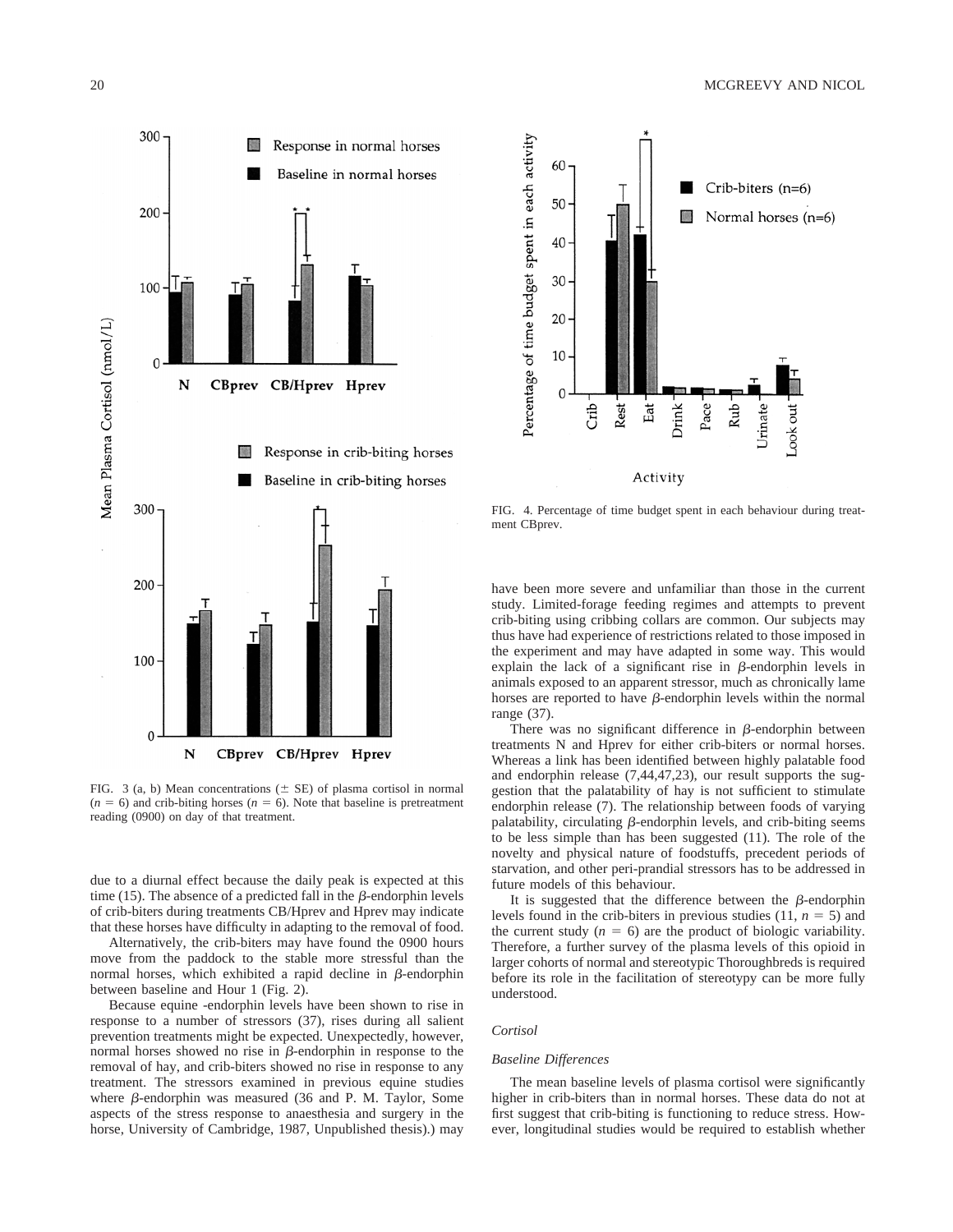

FIG. 5. Mean crib-biting rate and levels of plasma  $\beta$ -endorphin and cortisol crib-biters ( $n = 6$ ) during treatment Hprev.

the development of crib-biting had reduced cortisol levels from even higher original levels in these horses.

It is interesting that this difference should cause no overt clinical signs. Exogenous corticosterone administered in the longterm is associated with immune-suppression, catabolism, and a predisposition to laminitis (55). Other causes of raised plasma cortisol, e.g., Cushing's Syndrome, are usually associated with obvious clinical changes in the long-term (12). The fact that both normal and stereotypic horses in the current study had cortisol levels within the normal range may account for the absence of any clinical signs associated with raised cortisol in our subjects. Cribbiters may be genetically more stress-susceptible animals that adapt to elevated cortisol levels at the time when the stereotypy is developing.

## *Cortisol Responses to Treatment*

The marked fall in plasma cortisol that all horses showed with advancing daily test order is likely due to habituation to the experimental procedure.

Removal of the cribbing bar alone was not associated with a rise in plasma cortisol in normal or in stereotypic horses. However, the crib-biters ate significantly more than normal horses during treatment CBprev. Perhaps cortisol in stereotypic horses remained stable during this treatment because they were able to eat and, therefore, met their needs for oral stimulation.

The treatment which imposed the greatest restrictions on the stereotypic horses, i.e., CB/Hprev, was associated with the highest mean cortisol response. Although the stereotypic horses started from a significantly higher baseline value, this treatment elicited a significant increase that seems to be of biologic significance. Intriguingly, a similar peak response was noted for normal horses during this restriction. The removal of the cribbing bar would seem to be of no consequence to a horse that did not interact with it. However, it may be that removal of food and stable furniture may combine to cause stress in any horse.

In normal horses, hay removal was associated with a cortisol response that was lower than the baseline level for those days of treatment. It is interesting to compare these results with those from calves, having been deprived of food for 18 h, that showed a significant cortisol response only when food was re-presented (27).

Six hours without food may not cause stress in animals that are accustomed to intermittent feeding.

## *Heart Rate*

A decreased heart rate during crib-biting bouts has been reported (33,41), but no similar relationship was detected over the 6 h of the current deprivation periods. The significant falls in heart rates over the 6 h of each daily test concur with previous studies in which heart rate was shown to peak at 0900 hours (15).

## *Oro-Caecal Transit Time*

Oro-caecal transit time was remarkably consistent between most of the 12 subjects, except during CB/Hprev when it was associated with a later time of first appearance in the stereotypic horses. This implies that a relative stasis occurs in the motility of crib-biters' foreguts when they are unable to crib-bite and unable to eat.

Physical flushing by saliva and hyperactivity of the gastro-colic reflex (10) may be associated with crib-biting, and these factors may quicken the transit of ingesta in the foregut. As a result, gut motility may be restored to levels seen when crib-biting is allowed. This implies that crib-biting has a digestive function. Although it is interesting to consider the relationship between stressors and gut motility, there are insufficient data available to draw useful links between cortisol and gut motility in the horse.

Work in humans (16) indicates that examination stress, measured by elevations in serum cortisol, is associated with increased gastrointestinal symptoms, including diarrhea, without altering oro-caecal transit.

## *Behaviour*

During treatment CBprev**,** there was significantly more eating in crib-biters than in normal horses. Although the time spent eating did not fully match the time that would have been spent crib-biting, it may be that eating has a compensatory effect for thwarted crib-biters. This may explain why significant changes in  $\beta$ -endorphin and cortisol were not detected during this treatment.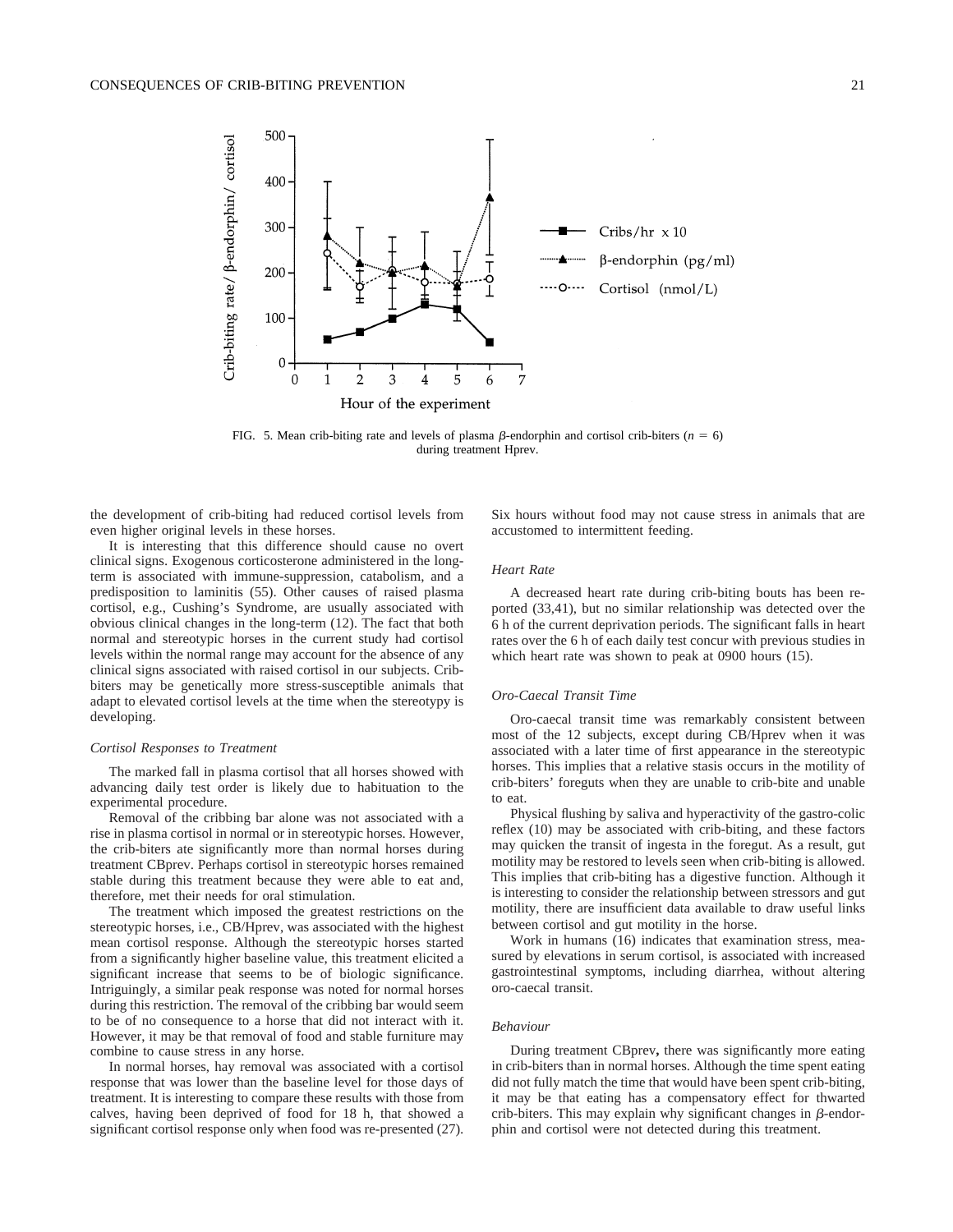#### **CONCLUSIONS**

It has been suggested that, in the same way that increased sucking motivation (shown by non-nutritive sucking in calves) occurs after milk flow (49), positive feedback may underlie many feeding and drinking stereotypies (20,48). This may explain the effect on oro-caecal activity and trends toward an elevated stress response that food deprivation can have in combination with prevention of an oral stereotypy. Both crib-biting and feeding may function to supplement oral feedback and withdrawal of both is sufficient to cause a stress response in stereotypers which seem to be particularly sensitive individuals.

The current study showed that plasma cortisol levels in cribbiters were higher than normal horses under a variety of treatments. These data do not support the hypothesis that crib-biting has a coping function. However, studies of changes in cortisol level at the time that crib-biting was first developing would be required to exclude the possibility that crib-biting resulted in a lowering of plasma cortisol, albeit to a level still higher than that of normal horses. The significant rises in plasma cortisol that occurred, relative to baseline levels, in crib-biters prevented from eating and crib-biting, suggests that these two activities combine to

- 1. Baker, G. J.; Kear-Colwell, J. Aerophagia (wind-sucking) and aversion therapy in the horse. Proceedings of the American Association of Equine Practitioners 20:127–130; 1974.
- 2. Blackmore, D. J.; Brobst, D. Biochemical values in equine medicine. Newmarket: Animal Health Trust; 1981.
- 3. Broom, D. M. Animal welfare: Concepts and measurements. J. Anim. Sci. 69:4167–4175; 1991.
- 4. Cooper, J. J.; Nicol, C. J. Stereotypic behaviour affects environmental preference in bank voles, *Clethrionomys glareolus.* Anim. Behav. 41:971–977; 1991.
- 5. Cronin, G. M.; Wiepkema, P. R.; Van Ree, J. M. Endogenous opioids are involved in abnormal stereotyped behaviour in tethered sows. Neuropeptides 6:527; 1985.
- 6. Dantzer, R. Behavioural, physiological and functional aspects of stereotyped behaviour: A review and re-interpretation. J. Anim. Sci. 62:1776–1786; 1986.
- 7. Dodman, N. H.; Shuster, L.; Court, M. H.; Dixon, R. Investigation into the use if narcotic antagonists in the treatment of a stereotypic behaviour pattern (crib-biting) in the horse. Am. J. Vet. Res. 48:311–319; 1987.
- 8. Evans, J. W.; Winget, C. M.; Pollack, E. J. Rhythmic cortisol secretion in the equine: Analysis and physiological mechanisms. J. Interdisciplinary Cycle Res. 8:111–121; 1977.
- 9. Fentress, J. C. Dynamic boundaries of patterned behaviour: interaction and self-organisation. In: Bateson, P. P. G.; Hinde, R. A., eds. Growing points in ethology. Cambridge: Cambridge University Press; 1976: 135–167.
- 10. Ganong, W. Review of Medical Physiology. Lange Medical Publications, Los Altos, California: ;1981:403.
- 11. Gillham, S. R.; Dodman, N. H.; Shuster, L.; Kream, R.; Rand, W. The effect of diet on cribbing behaviour and plasma  $\beta$ -endorphin in horses. Appl. Anim. Behav. Sci. 41:147–153; 1994.
- 12. Gribble, D. J. The endocrine system. In: Wheaton, E. J. and Smithcors, J. F., eds. Equine medicine and surgery. Wheaton Illinois: American Veterinary Publications, Inc.;1974:433–455.
- 13. Hachten, W. Cribbing treatment. Equine Athlete 8:20–21; 1995.
- 14. Hakansson, A.; Franzen, P.; Petersson, H. Comparison of two surgical methods for treatment of crib-biting in horses. Equine Vet. J. 24:494– 496; 1992.
- 15. Hamra, J. G.; Kamerling, S. G.; Wolfsheimer, K. J.; Bagwell, C. A. Diurnal variation in plasma IR- $\beta$ -endorphin levels and experimental pain thresholds in the horse. Life Sci. 53:121–129; 1993.
- 16. Harris, A.; Martin, B. J. Increased abdominal pain during final examinations. Dig. Dis. Sci. 39:104–8; 1994.

facilitate homeostasis in stereotypic animals. The significant reduction in oro-caecal motility that occurred in crib-biters prevented from eating and crib-biting suggests that normal gut function in these animals is affected by oral activity, and that eating and crib-biting may be partial substitutes for each other. Crib-biting did not directly affect plasma levels of  $\beta$ -endorphins.

The absence of a significant rise in cortisol levels in crib-biters that were transiently prevented from performing this stereotypy suggests that the function of this oral stereotypy does not lie solely in stress-reduction. This result supports previous findings in sows that were prevented from stereotypic chain-manipulating (51) and in the conclusions of workers who examined the functional significance of stereotypic wire-gnawing in mice (56).

## ACKNOWLEDGEMENTS

This work was supported by the Horserace Betting Levy Board while P. M. was a Biotechnology and Biological Sciences Research Council (BBSRC) research scholar. Sue Aston, Cecilia Lindberg, Haluk Anil, Richard Rodway, and Joanna Clarke provided invaluable assistance with horses and samples. Hanno Würbel is thanked for the many useful contributions he made to this manuscript.

## **REFERENCES**

- 17. Hayes, M. H. Veterinary notes for horse-owners. London: Stanley Paul; 1968:147–149.
- 18. Hoffsis, G. F.; Murdick, P. W. The plasma concentrations of corticosteroids in normal and diseased horses. J. Am. Vet. Med. Assoc. 157:1590–1594; 1970.
- 19. Houpt, K. A. Domestic animal behaviour for veterinarians & animal scientists, 2nd ed. Ames, Iowa: Iowa State University Press; 1991:316.
- 20. Hughes, B. O.; Duncan, I. J. H. The notion of ethological "need," models of motivation and animal welfare. Anim. Behav. 36:1696– 1707; 1988.
- 21. Jaffe, B. M.; Behrman, H. R. Methods of radioimmunoassay. New York: Academic Press; 1974:393.
- 22. Jephcott, E. H.; McMillen, I. C.; Rushen, J. P.; Thorburn, G. D. A comparison of the effects of electro-immobilisation and shearing procedures on ovine plasma concentrations of  $\beta$ -endorphin/ $\beta$ -lipoprotein and cortisol. Res. Vet. Sci. 434:97–100; 1987.
- 23. Kanarek, R. B.; White, E. S.; Biegen, M. T.; Marks-Kaufman, R. Dietary influences on morphine-induced analgesia in rats. Pharmacol. Biochem. Behav. 38:681–684; 1991.
- 24. Karlander, S.; Mansson, J.; Tufvesson, G. Buccostomy as a method of treatment for aerophagia (wind-sucking) in the horse. Nordisk Veterinär Medicin 17:455-458; 1965.
- 25. Kennes, D.; Odberg, F. O.; Bouquet, Y.; De Rycke, P. H. Changes in naloxone and haloperidol effects during the development of captivityinduced jumping stereotypy in bank voles. Eur. J. Pharmacol. 153:19– 24; 1988.
- 26. Kennes, D.; de Rycke, P. H. Influences of performance of stereotypies on plasma corticosterone and leucocyte levels in the bank vole (*Clethrionomys glareolus*). In: Proceedings of the International Congress on Applied Ethology in Farm Animals. 1988:238–240.
- 27. Kent, J. E.; Ewbank, R. The effect of road transportation on the blood constituents and behaviour of calves. Br. Vet. J. 142:326–335; 1986.
- 28. Kiley-Worthington, M. The behaviour of horses in relation to management and training. London: J.A. Allen; 1987:265.
- 29. Kusunose, R. Diurnal pattern of cribbing in stabled horses. Jap. J. Equine Sci. 3:173–176; 1992.
- 30. Lalles, J. P. Estimation of oro-caecal transit time using salicyl-azosulfapyridine in the preruminant calf: Microassay and assessment in vivo. Reprod. Nutr. Dev. 32:484; 1992.
- 31. Larsson, M.; Edqvist, L. E.; Ekman, L.; Persson, S. Plasma cortisol in the horse, diurnal rhythm and effects of exogenous ACTH. Acta Vet. Scand. 20:16–24; 1979.
- 32. Lawrence, A. B.; Rushen, J. Stereotypic animal behaviour; fundamen-